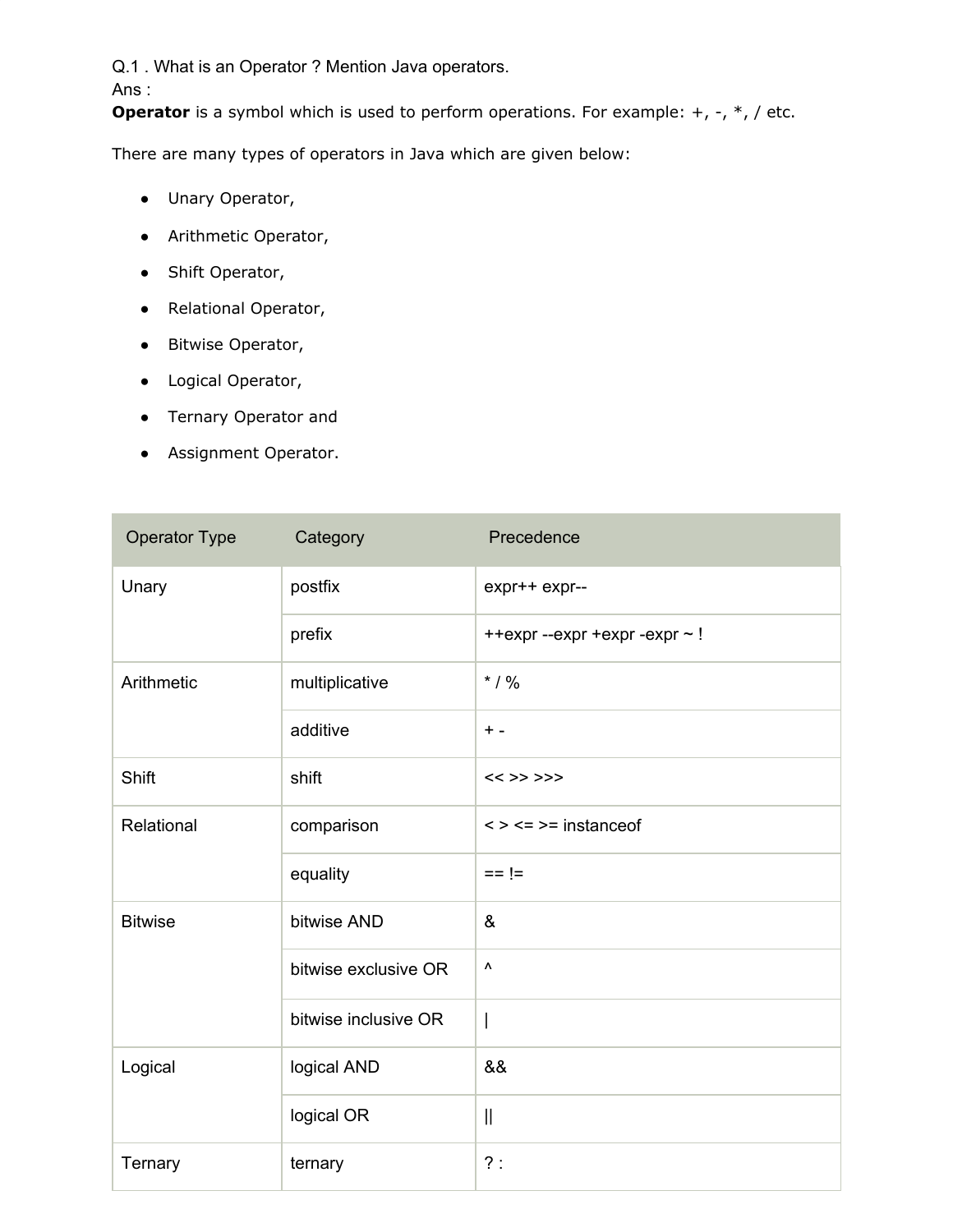# Java Unary Operator

The Java unary operators require only one operand. Unary operators are used to perform various operations i.e.:

- incrementing/decrementing a value by one
- negating an expression
- inverting the value of a boolean

# Java Arithmetic Operators

Java arithmatic operators are used to perform addition, subtraction, multiplication, and division. They act as basic mathematical operations.

```
class OperatorExample
{
public static void main(String args[])
{
int a=10;
int b=5;
System.out.println(a+b);//15
System.out.println(a-b);//5
System.out.println(a*b);//50
System.out.println(a/b);//2
System.out.println(a%b);//0
}
}
```
# Java Left Shift Operator

The Java left shift operator << is used to shift all of the bits in a value to the left side of a specified number of times.

```
class OperatorExample
{
public static void main(String args[])
```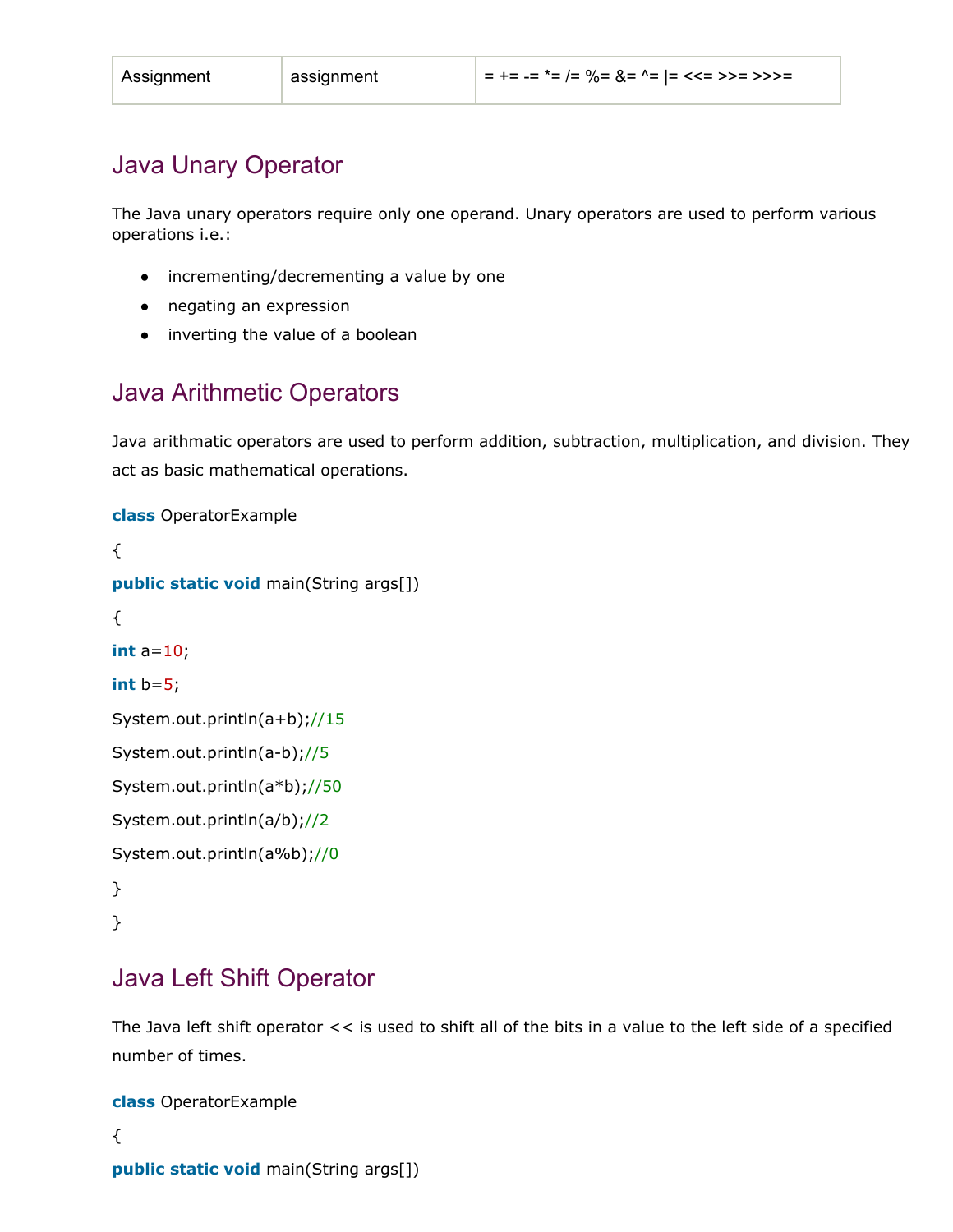```
{
System.out.println(10<<2);//10*2^2=10*4=40
System.out.println(10<<3);//10*2^3=10*8=80
System.out.println(20<<2);//20*2^2=20*4=80
System.out.println(15<<4);//15*2^4=15*16=240
}
}
```
# Java Right Shift Operator

The Java right shift operator >> is used to move left operands value to right by the number of bits specified by the right operand.

```
class OperatorExample
{
public static void main(String args[])
{
System.out.println(10>>2);//10/2^2=10/4=2
System.out.println(20>>2);//20/2^2=20/4=5
System.out.println(20>>3);//20/2^3=20/8=2
}
}
```
# Java Ternary Operator

Java Ternary operator is used as one liner replacement for if-then-else statement and used a lot in Java programming. it is the only conditional operator which takes three operands.

# Java Assignment Operator

Java assignment operator is one of the most common operator. It is used to assign the value on its right to the operand on its left.

# Java Assignment Operator

Java assignment operator is one of the most common operator. It is used to assign the value on its right to the operand on its left.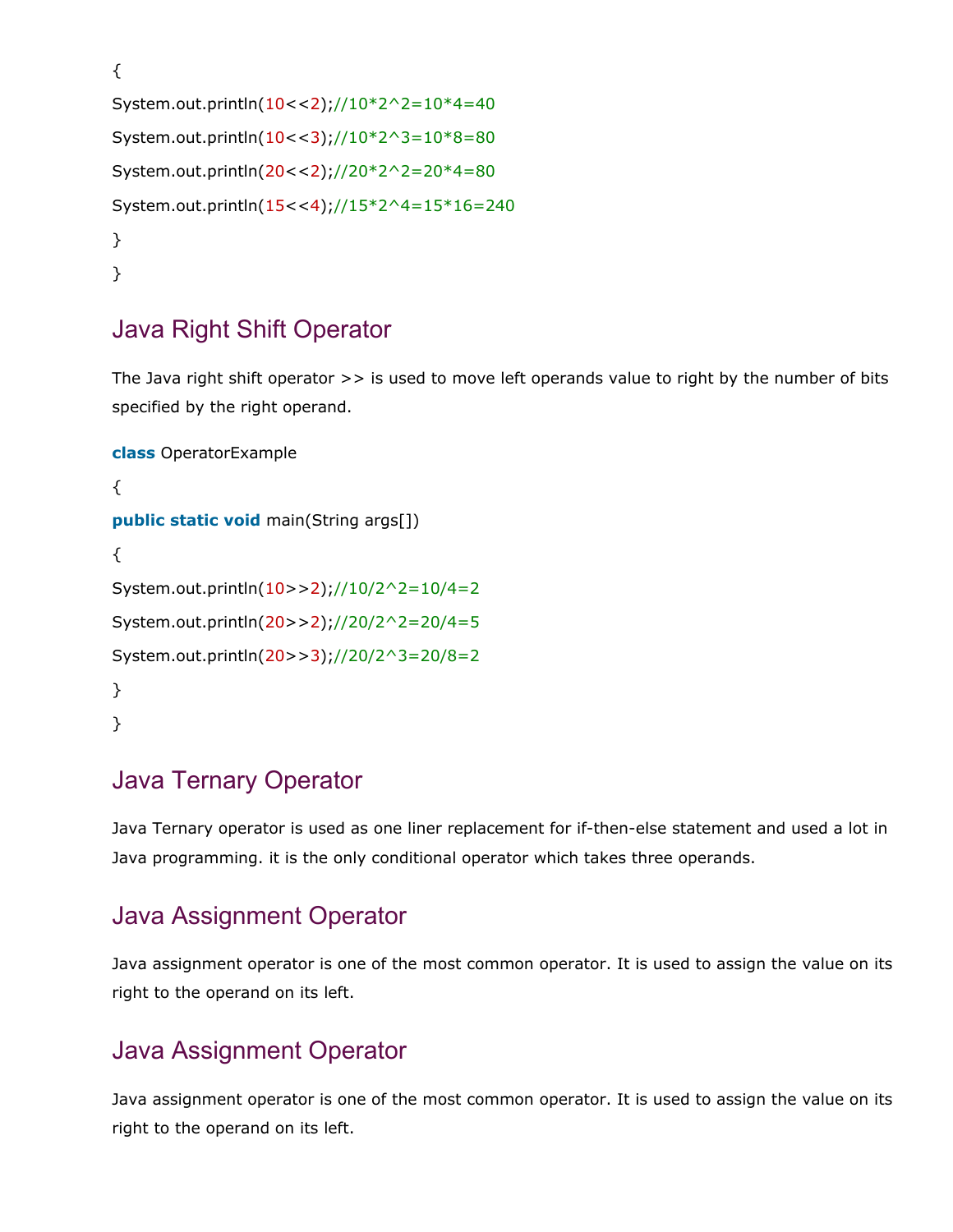#### **Q. 2. Write short note son :**

Arithmetic operators, Bitwise operators, Relational operators, Boolean logical

operators, Assignment operator and Conditional operator.

Ans :

#### **Arithmetic operators:**

Arithmetic operators are used in mathematical expressions in the same way that they are used in algebra. A value used on either side of an operator is called an operand.For example, in below statement the expression  $47 + 3$ , the numbers  $47$  and 3 are operands. The arithmetic operators are examples of binary operators because they require two operands. The operands of the arithmetic operators must be of a numeric type.

| Operator | Name           | Description                            | Example      |
|----------|----------------|----------------------------------------|--------------|
| $^{+}$   | Addition       | Adds together two values               | $x + y$      |
| 날        | Subtraction    | Subtracts one value from another       | $x - y$      |
| *        | Multiplication | Multiplies two values                  | $x * y$      |
|          | Division       | Divides one value by another           | x/y          |
| $\%$     | Modulus        | Returns the division remainder         | $\times$ % y |
| $++$     | Increment      | Increases the value of a variable by 1 | $++x$        |
| and sea. | Decrement      | Decreases the value of a variable by 1 | $ \times$    |

# **Bitwise Operator :**

Java defines several bitwise operators, which can be applied to the integer types, long, int, short, char, and byte.

Bitwise operator works on bits and performs the bit-by-bit operation.

The following table lists the bitwise operators −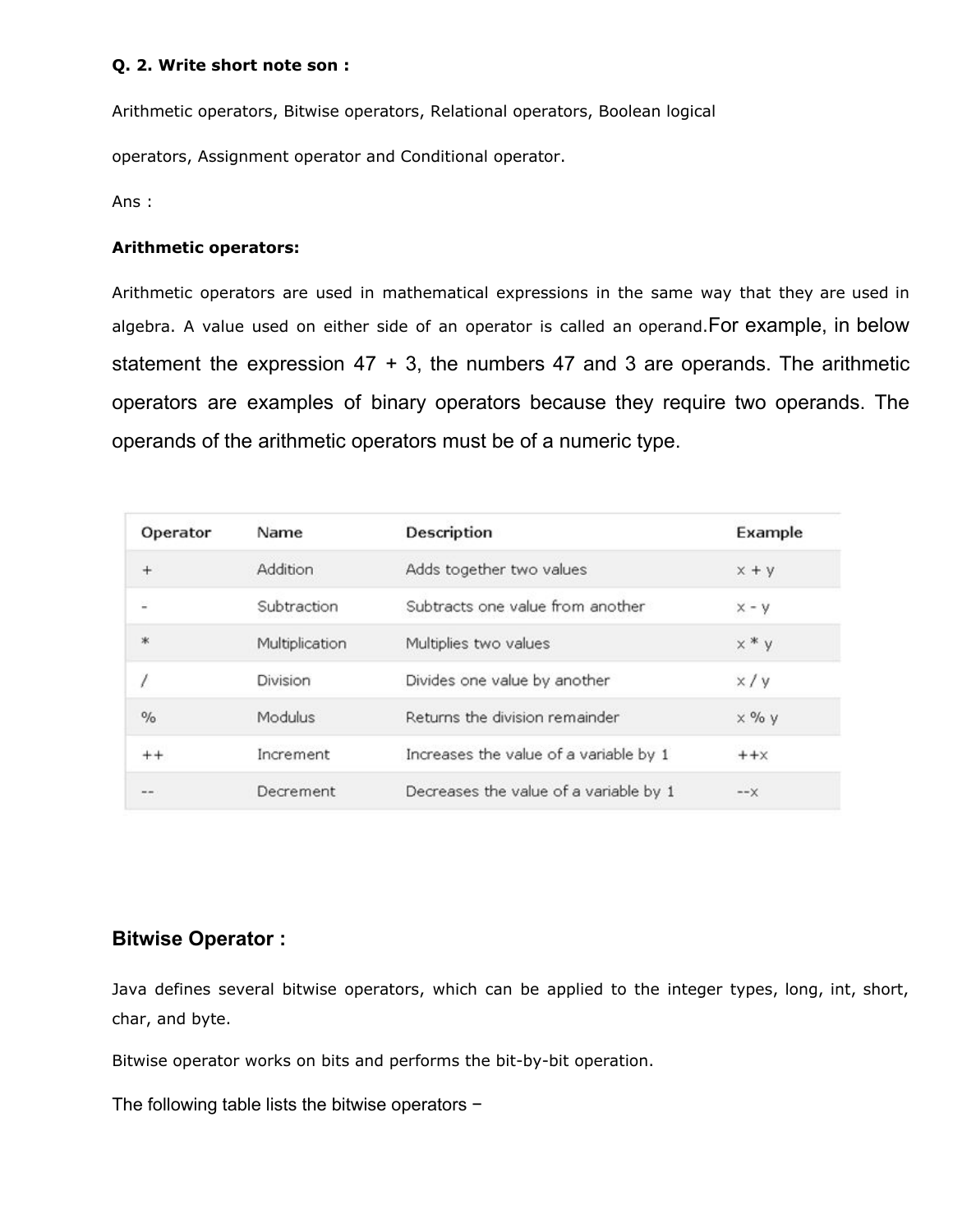| Operator                    | <b>Description</b>                                                                                                                                                                   |  |
|-----------------------------|--------------------------------------------------------------------------------------------------------------------------------------------------------------------------------------|--|
| & (bitwise and)             | Binary AND Operator copies a bit to the<br>result if it exists in both operands.                                                                                                     |  |
| (bitwise or)                | Binary OR Operator copies a bit if it exists<br>in either operand.                                                                                                                   |  |
| ^ (bitwise XOR)             | Binary XOR Operator copies the bit if it is<br>set in one operand but not both.                                                                                                      |  |
| $\sim$ (bitwise compliment) | Binary Ones Complement Operator is<br>unary and has the effect of 'flipping' bits.                                                                                                   |  |
| $<<$ (left shift)           | Binary Left Shift Operator. The left<br>operands value is moved left by the<br>number of bits specified by the right<br>operand.                                                     |  |
| >> (right shift)            | Binary Right Shift Operator. The left<br>operands value is moved right by the<br>number of bits specified by the right<br>operand.                                                   |  |
| >>> (zero fill right shift) | Shift right zero fill operator. The left<br>operands value is moved right by the<br>number of bits specified by the right<br>operand and shifted values are filled up<br>with zeros. |  |

# **Relational Operator:**

Relational Operators in Java are used to comparing two variables for equality, non-equality, greater than, less than, etc. Java relational operator always returns a boolean value - true or false.

Java has 6 relational operators.

- 1. == is the equality operator. This returns true if both the operands are referring to the same object, otherwise false.
- 2. != is for non-equality operator. It returns true if both the operands are referring to the different objects, otherwise false.
- 3. < is less than operator.
- 4. > is greater than operator.
- 5. <= is less than or equal to operator.
- 6. >= is greater than or equal to operator.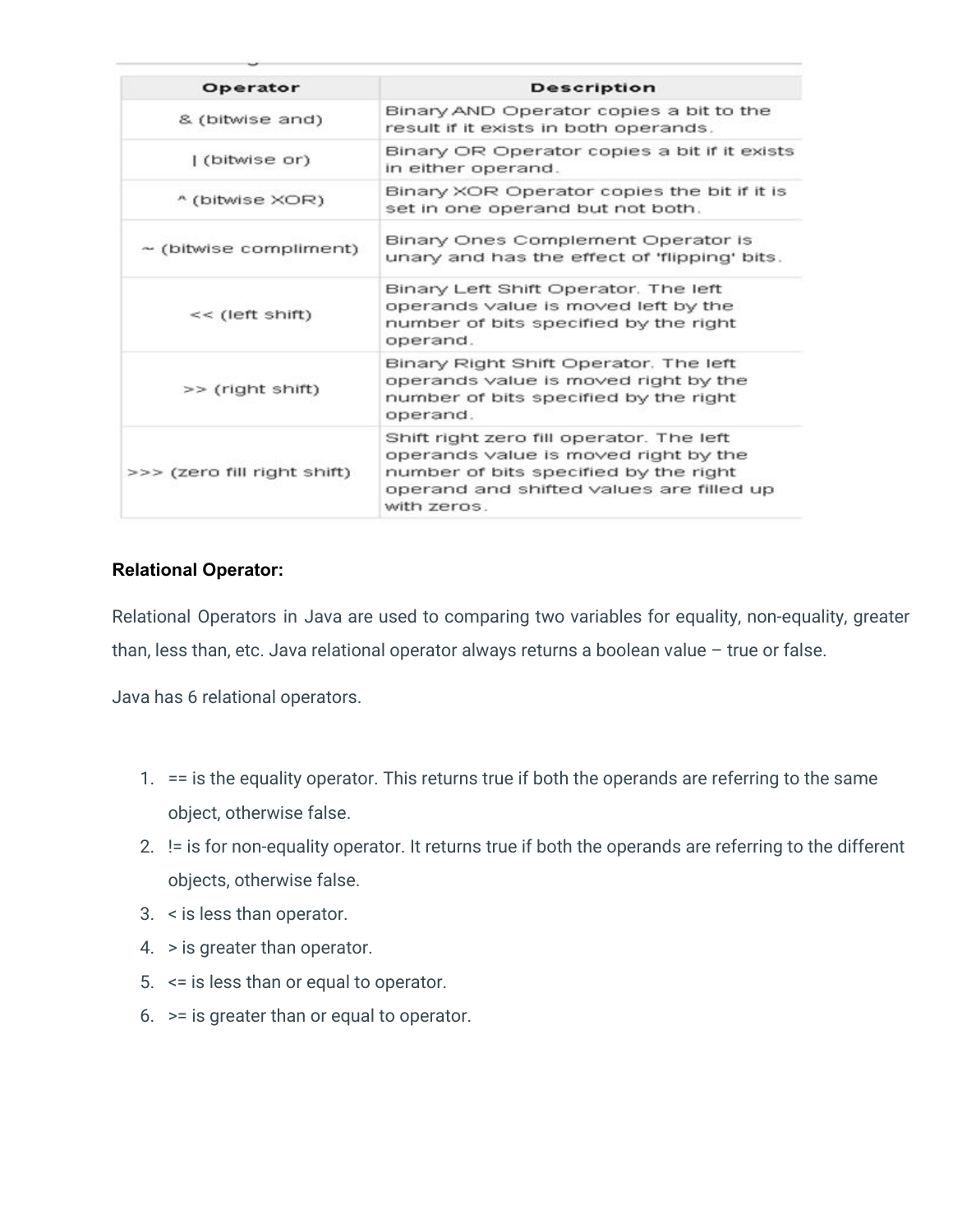### **Boolean Logical Operator:**

The Boolean logical operators are :  $|$ , &, ^,!, ||, &&, ==,!=. Java supplies a primitive data type called Boolean, instances of which can take the value true or false only, and have the default value false. The major use of Boolean facilities is to implement the expressions which control if decisions and while loops.

#### **These operators act on Boolean operands according to this table**

| A B                     |                           | A B A&B A^B !A                                                                                   |  |
|-------------------------|---------------------------|--------------------------------------------------------------------------------------------------|--|
| false true<br>true true | false false<br>true false | false false false true<br>true false true false<br>true false true true<br>true true false false |  |
|                         |                           |                                                                                                  |  |

- | the OR operator
- & the AND operator
- ^ the XOR operator
- ! the NOT operator
- || the short-circuit OR operator
- && the short-circuit AND operator
- == the EQUAL TO operator
- != the NOT EQUAL TO operator

#### **Assignment Operators:**

It's very common to see statement like the following, where you're adding something to a variable. Java Variables are assigned, or given, values using one of the assignment operators. The variable are always on the left-hand side of the assignment operator and the value to be assigned is always on the right-hand side of the assignment operator. The assignment operator is evaluated from **right to left**, so  $a = b = c = 0$ ; would assign 0 to c, then c to b then b to a.

 $i = i + 2$ ;

Here we say that we are assigning i's value to the new value which is i+2.

A shortcut way to write assignments like this is to use the += operator. It's one operator symbol so don't put blanks between the  $+$  and  $=$ .  $i + = 2$ ; // Same as " $i = i + 2$ "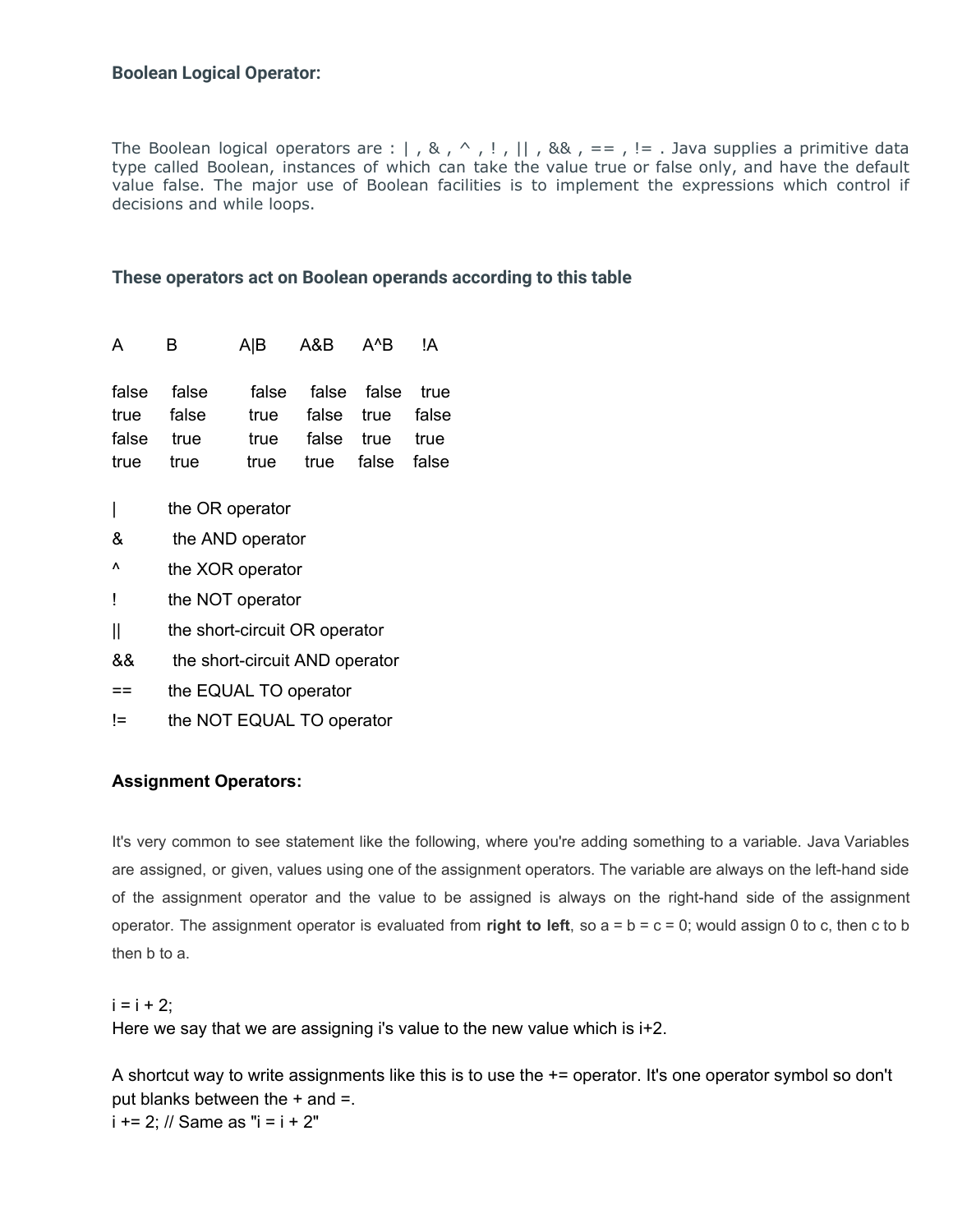#### **Conditional Operators:**

Java has the conditional operator. It's a ternary operator -- that is, it has three operands -- and it comes in two pieces, ? and :, that have to be used together. It takes the form **Boolean-expression** ? **expression-1** : **expression-2**

The JVM tests the value of Boolean-expression. If the value is true, it evaluates expression-1; otherwise, it **evaluates expression-2. For**

#### **Example**

**if (a > b) {**

```
max = a;
```
**}**

**else {**

**max = b;**

```
}
```
Setting a single variable to one of two states based on a single condition is such a common use of if-else that a shortcut has been devised for it, the conditional operator, ?:. Using the conditional operator you can rewrite the above example in a single line like this:

 $max = (a > b)$  ?  $a : b$ ;

**Q.3 Discuss the conditional statement in Java.** Ans:

#### **Java has the following conditional statements:**

Use **if** to specify a block of code to be executed, if a specified condition is true Use **else** to specify a block of code to be executed, if the same condition is false Use **else if** to specify a new condition to test, if the first condition is false Use **switch** to specify many alternative blocks of code to be executed

#### **The if Statement :**

Use the if statement to specify a block of Java code to be executed if a condition is true.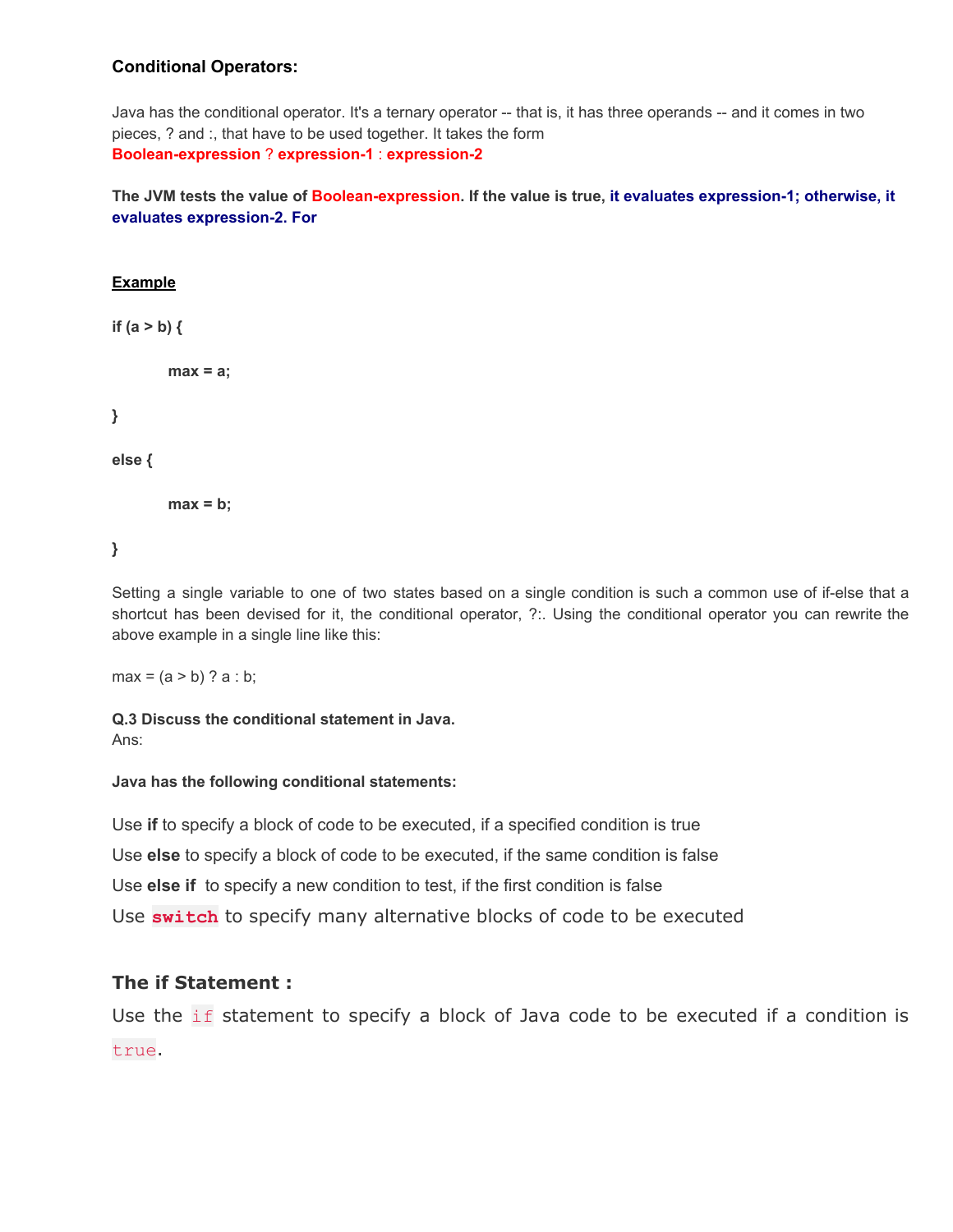# **Syntax:**

```
if (condition)
{
 // block of code to be executed if the condition is true
}
```
# **The else statement:**

Use the else statement to specify a block of code to be executed if the condition is false.

# **Syntax :**

```
if (condition)
{
 // block of code to be executed if the condition is true
}
else
{
 // block of code to be executed if the condition is false
}
The else if statement:
```
Use the else if statement to specify a new condition if the first condition is false.

# **Syntax:**

```
if (condition1)
{
 // block of code to be executed if condition1 is true
}
else if (condition2)
{
// block of code to be executed if the condition1 is false and condition2 is true
}
else
{
 // block of code to be executed if the condition1 is false and condition2 is false
}
}
```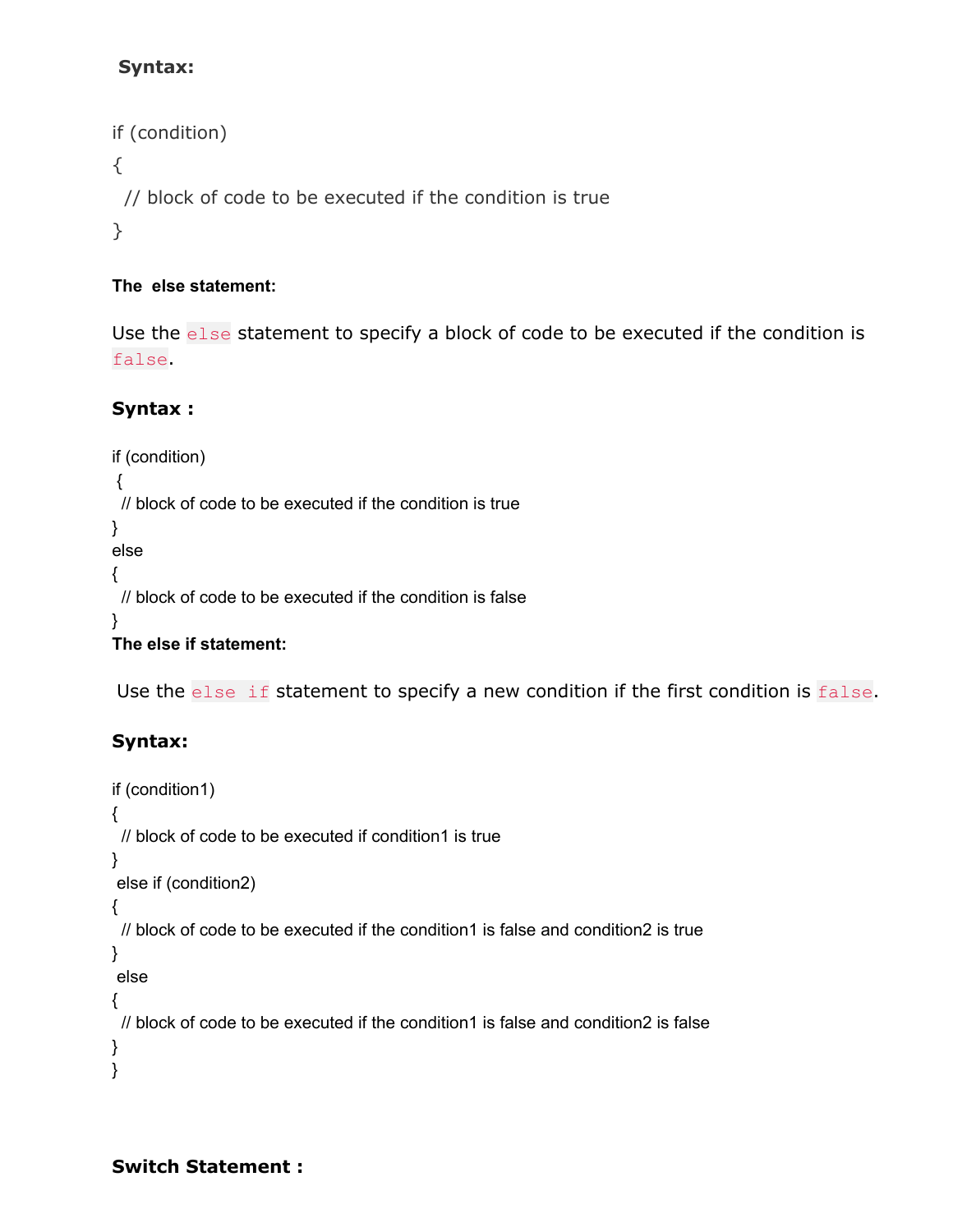The java switch statement is used to select one of many code blocks to be executed.

# **Syntax:**

```
switch(expression)
{
 case x:
  // code block
  break;
 case y:
  // code block
  break;
 default:
  // code block
}
```
This is how it works:

- The switch expression is evaluated once.
- The value of the expression is compared with the values of each case.
- If there is a match, the associated block of code is executed.
- The break and default keywords are optional, and will be described later in this chapter

Q.4.Discuss the Iterative Statement in Java. Ans:

In programming languages, loops are used to execute a set of instructions/functions repeatedly when some conditions become true. There are three types of loops in Java.

- for loop
- [while](https://www.javatpoint.com/java-while-loop) loop
- [do-while](https://www.javatpoint.com/java-do-while-loop) loop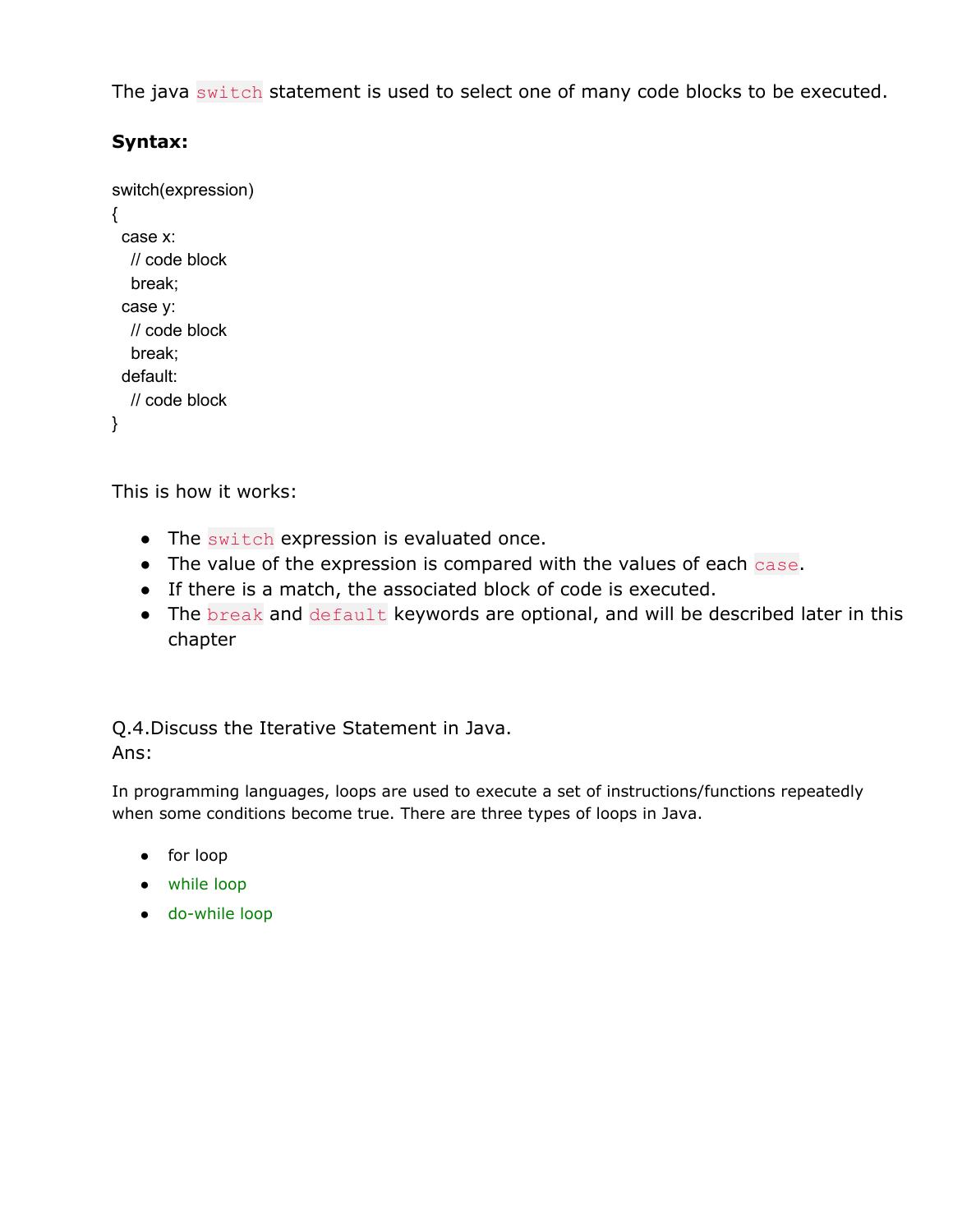# for loop

The Java for loop is used to iterate a part of the program several times. If the number of iteration is fixed, it is recommended to use for loop.

The Java while loop is used to iterate a part of the program several times. If the number of iteration is not fixed, it is recommended to use while loop.

# while loop

# do-while loop

The Java do-while loop is used to iterate a part of the program several times. Use it if the number of iteration is not fixed and you must have to execute the loop at least once.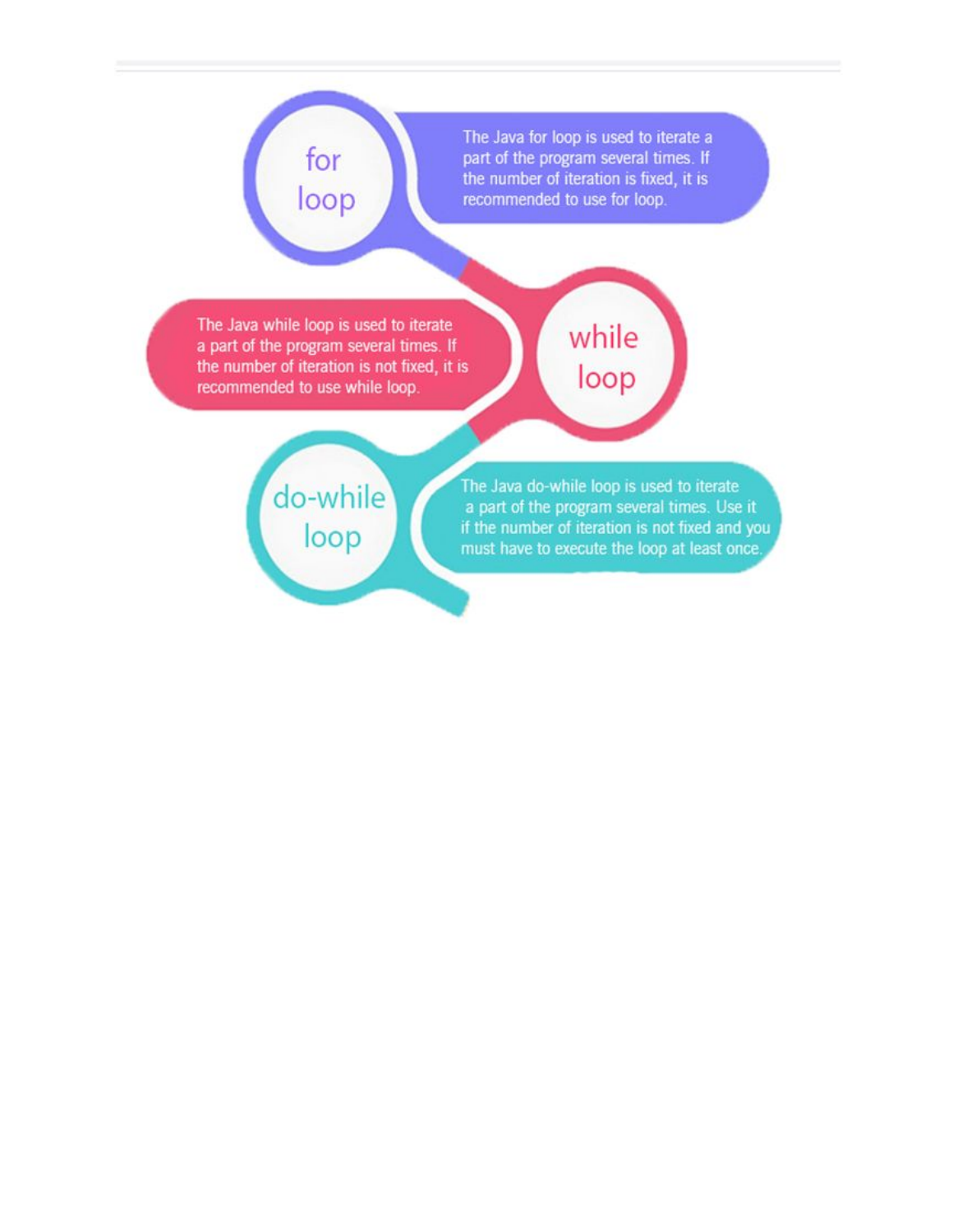# Java For Loop vs While Loop vs Do While Loop

| Comparison   | for loop                                                                                                    | while loop                                                                                                                                           | do while loop                                                                                                                                                                         |
|--------------|-------------------------------------------------------------------------------------------------------------|------------------------------------------------------------------------------------------------------------------------------------------------------|---------------------------------------------------------------------------------------------------------------------------------------------------------------------------------------|
| Introduction | The Java for loop is a control<br>flow statement that iterates a<br>part of the programs multiple<br>times. | The Java while loop is a control<br>flow statement that executes<br>a part of the programs<br>repeatedly on the basis of<br>given boolean condition. | The Java do while loop is a control flow<br>statement that executes a part of the<br>programs at least once and the further<br>execution depends upon the given<br>boolean condition. |
| When to use  | If the number of iteration is fixed.<br>it is recommended to use for<br>loop.                               | If the number of iteration is not<br>fixed, it is recommended to use<br>while loop.                                                                  | If the number of iteration is not fixed<br>and you must have to execute the loop<br>at least once, it is recommended to use<br>the do-while loop.                                     |
| Syntax       | for(init;condition;incr/decr){<br>// code to be executed<br>ł                                               | $while (condition) { }$<br>//code to be executed<br>J                                                                                                | dof<br>//code to be executed<br>}while(condition);                                                                                                                                    |

**OR**

# Loops in Java

Looping in programming languages is a feature which facilitates the execution of a set of instructions/functions repeatedly while some condition evaluates to true.

Java provides three ways for executing the loops. While all the ways provide similar basic functionality, they differ in their syntax and condition checking time.

I) [while](https://www.geeksforgeeks.org/java-while-loop-with-examples/) loop: A while loop is a control flow statement that allows code to be executed repeatedly based on a given Boolean condition. The while loop can be thought of as a repeating if statement.

# **Syntax :**

```
while (boolean condition)
{
 loop statements...
}
```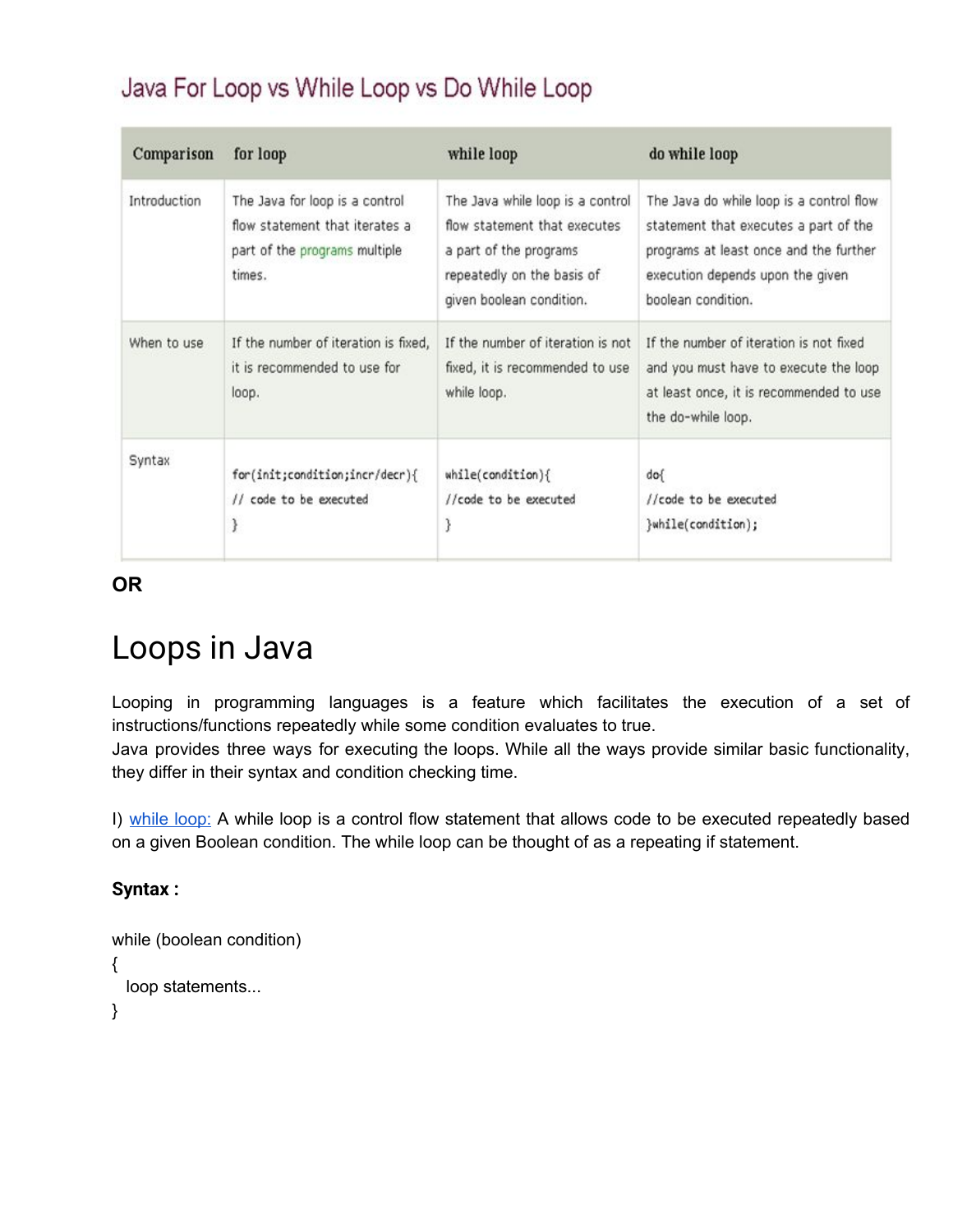# **Flowchart:**



- **● While loop starts with the checking of condition. If it evaluated to true, then the loop body statements are executed otherwise first statement following the loop is executed. For this reason it is also called Entry control loop**
- **● Once the condition is evaluated to true, the statements in the loop body are executed. Normally the statements contain an update value for the variable being processed for the next iteration.**
- **● When the condition becomes false, the loop terminates which marks the end of its life cycle.**

**ii)** for [loop:](https://www.geeksforgeeks.org/java-for-loop-with-examples/) for loop provides a concise way of writing the loop structure. Unlike a while loop, a for statement consumes the initialization, condition and increment/decrement in one line thereby providing a shorter, easy to debug structure of looping.

# **Syntax:**

for (initialization condition; testing condition; increment/decrement) { statement(s) }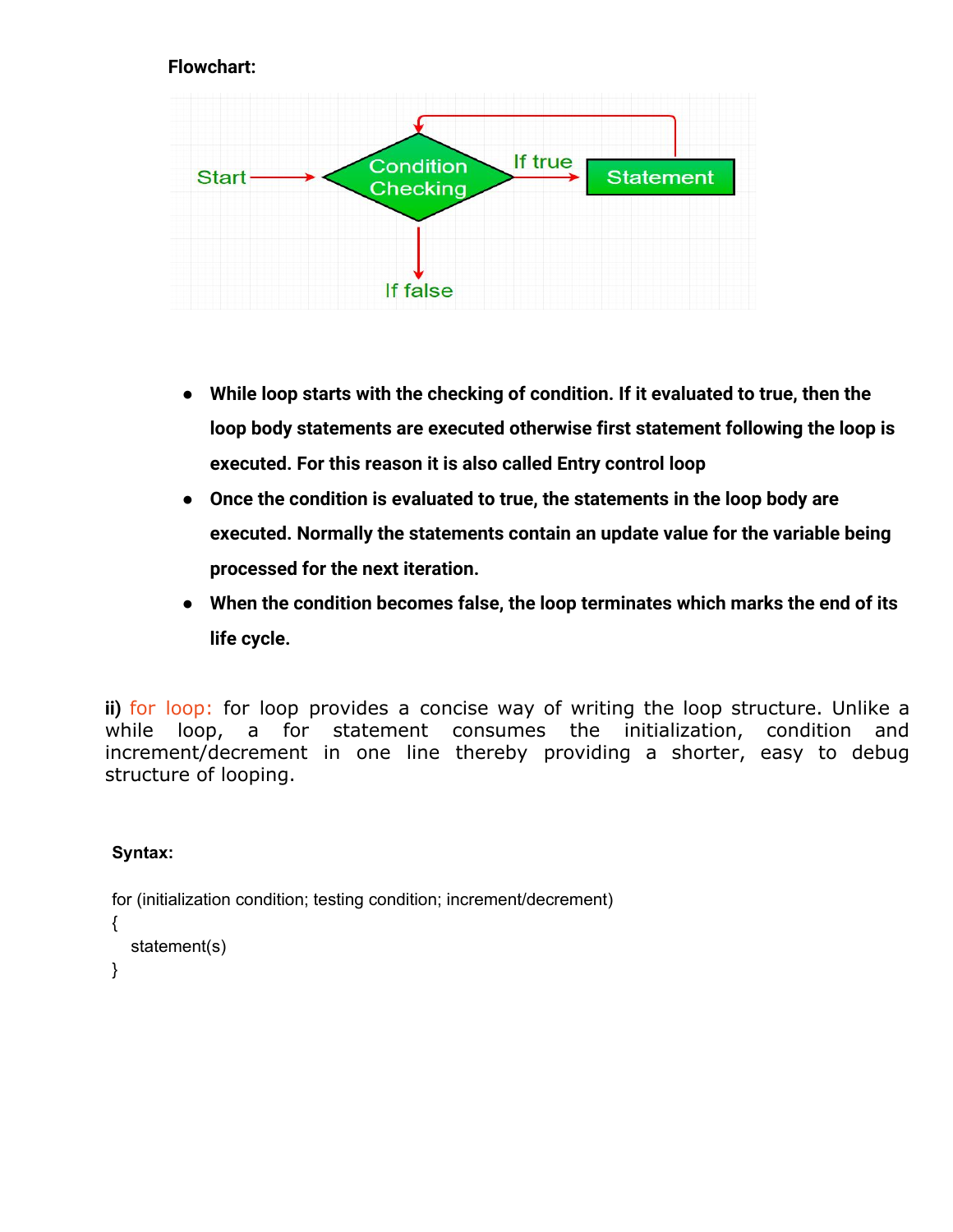#### **Flowchart:**



- **1. Initialization condition: Here, we initialize the variable in use. It marks the start of a for loop. An already declared variable can be used or a variable can be declared, local to loop only.**
- **2. Testing Condition: It is used for testing the exit condition for a loop. It must return a boolean value. It is also an Entry Control Loop as the condition is checked prior to the execution of the loop statements.**
- **3. Statement execution: Once the condition is evaluated to true, the statements in the loop body are executed.**
- **4. Increment/ Decrement: It is used for updating the variable for next iteration.**
- **5. Loop termination:When the condition becomes false, the loop terminates marking the end of its life cycle.**

**iii)** do [while:](https://www.geeksforgeeks.org/java-do-while-loop-with-examples/) do while loop is similar to while loop with only difference that it checks for condition after executing the statements, and therefore is an example of Exit Control Loop.

# **Syntax:**

```
do
{
  statements..
}
while (condition);
```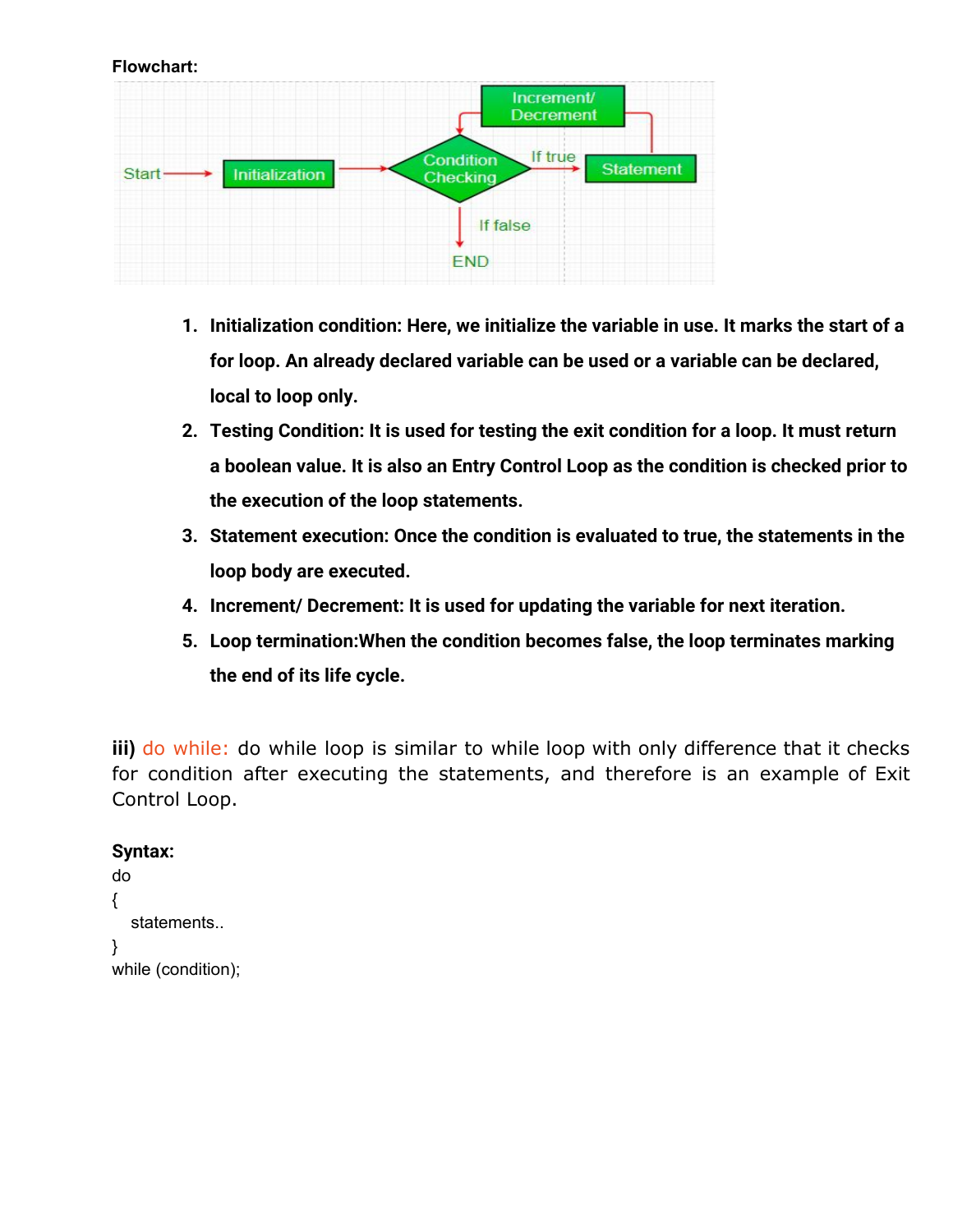#### **Flowchart:**



- 1. do while loop starts with the execution of the statement(s). There is no checking of any condition for the first time.
- 2. After the execution of the statements, and update of the variable value, the condition is checked for true or false value. If it is evaluated to true, next iteration of loop starts.
- 3. When the condition becomes false, the loop terminates which marks the end of its life cycle.
- 4. It is important to note that the do-while loop will execute its statements atleast once before any condition is checked, and therefore is an example of exit control loop.

……………………………………….

Q.6. Discuss Jump Statements in Java.

Ans:

In Java, **Jump statements** are used to unconditionally transfer program control from one point to elsewhere in the program. *Jump statements* are primarily used to interrupt loop or switch-case instantly. Java supports three jump statements: **break, continue, and return**.

# **Break Statement :**

The Java *break* statement is used to break loop or [switch](https://www.javatpoint.com/java-switch) statement. It breaks the current flow of the program at specified condition. In case of inner loop, it breaks only inner loop.

We can use Java break statement in all types of loops such as for [loop,](https://www.javatpoint.com/java-for-loop) [while](https://www.javatpoint.com/java-while-loop) loop and [do-while](https://www.javatpoint.com/java-do-while-loop) loop.

# **Syntax:**

jump-statement;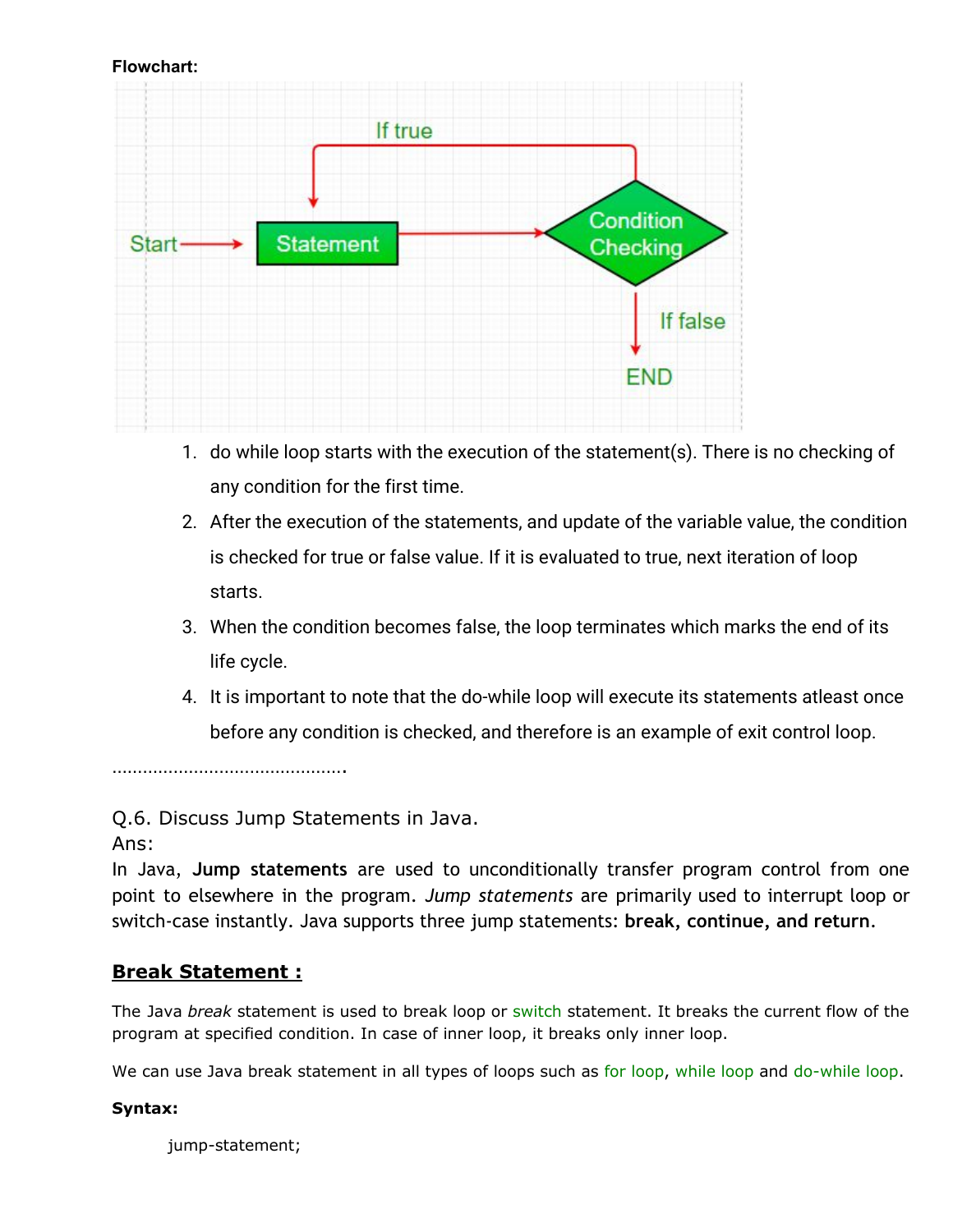#### **break**;

#### **Example:**

**public class** BreakExample { **public static void** main(String[] args) { //using for loop **for**( $int i = 1$ ; $i < 10$ ; $i + 1$ ) {  $if(i == 5)$ { //breaking the loop **break**; } System.out.println(i); } } }

#### **Continue statement:**

The continue statement is used in loop control structure when you need to jump to the next iteration of the loop immediately. It can be used with for loop or while loop.

The Java *continue statement* is used to continue the loop. It continues the current flow of the program and skips the remaining code at the specified condition. In case of an inner loop, it continues the inner loop only.

We can use Java continue statement in all types of loops such as for loop, while loop and do-while loop.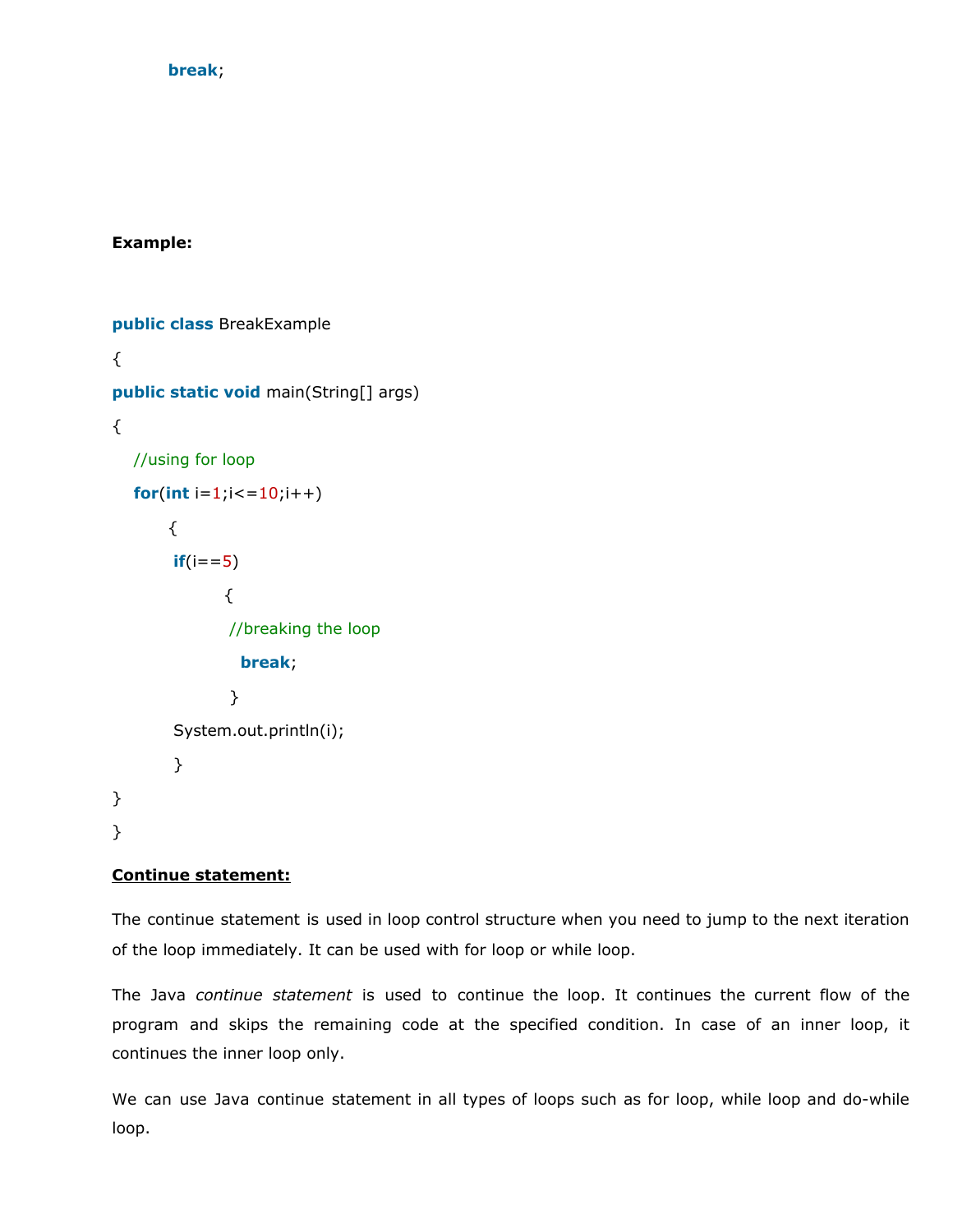### **Syntax:**

jump-statement;

**continue**; **Example: public class** ContinueExample { **public static void** main(String[] args) { //for loop **for(int**  $i=1$ ; $i<=10$ ; $i++$ ) {  $if(i == 5)$ { //using continue statement **continue**;//it will skip the rest statement } System.out.println(i); } } }

# **THE Return Statement**

This statement is mainly used in methods in order to terminate a method in between and return back to the caller method. It is an optional statement. That is, even if a method doesn't include a return statement, control returns back to the caller method after execution of the method. Return statement mayor may not return parameters to the caller method.

…………………………….